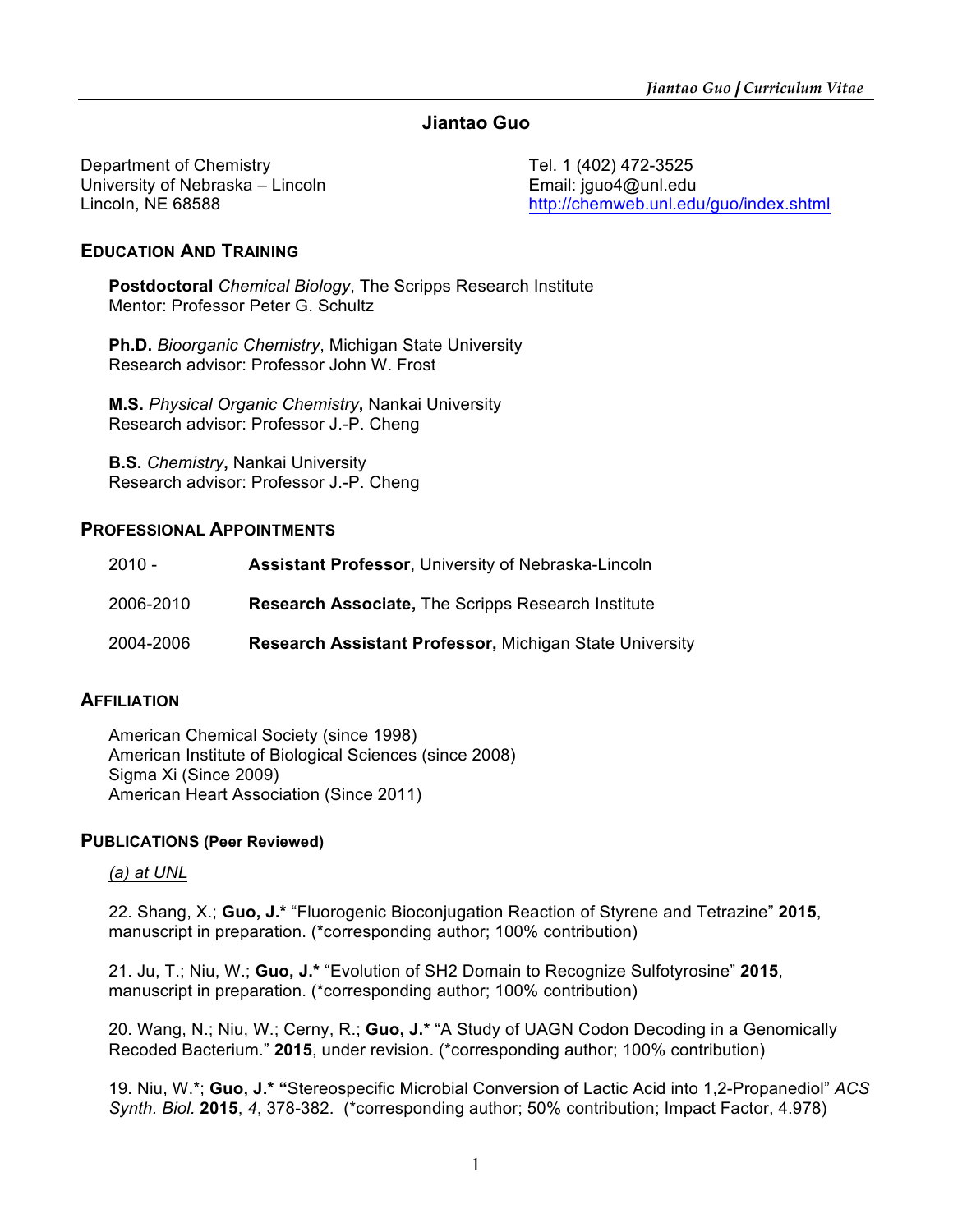18. Wang, N.; Ju, T.; Niu, W.; **Guo, J.\*** "Fine-tuning Interaction between Aminoacyl-tRNA Synthetase and tRNA for Efficient Synthesis of Proteins Containing Unnatural Amino Acids" *ACS Synth. Biol.* **2015**, *4*, 207-212. (\*corresponding author; 100% contribution; Highlighted in the Journal's website; Impact Factor, 4.978)

17. Wang, N.; Li, Y.; Niu, W.; Sun, M.; Cerny, R.; Li, Q.;\* **Guo, J.\*** "Construction of a Live-Attenuated HIV-1 Vaccine through Genetic Code Expansion" *Angew. Chem. Int. Ed.* **2014**, *126*, 4967-4971. (\*corresponding author; 75% contribution; Impact Factor, 11.261; This article was highlighted in *Nature Chemistry*.)

16. Niu, W.; **Guo, J.\*** "Expanding the Chemistry of Fluorescent Protein Biosensors by Genetic Incorporation of Unnatural Amino Acids" *Mol. Biosyst.* **2013**, *9*, 2961-2970. (\*corresponding author; 100% contribution; Impact Factor, 3.183; the second most read article in October, 2013**)**

15. Wang, G.; Xu, Z.; Chen, Z.; Niu, W.; Zhou, Y.; **Guo, J.**; Tan, L. "Sequential binding of large molecules to hairy MOFs" *Chem. Commun.* **2013**, *49*, 6641-6643. (as collaborator; 30% contribution; Impact Factor, 6.718)

14. Ju, T.; Niu, W.; Ronald Cerny; Bollman, J.; Roy, A. **Guo, J.\*** "Molecular Recognition of Sulfotyrosine and Phosphotyrosine" *Mol. Biosyst.* **2013**, *9*, 1829 – 1832. (\*corresponding author; 100% contribution; Impact Factor, 3.183**)**

13. Niu, W.; Schultz, P. G.; **Guo, J.\*** "An Expanded Genetic Code In Mammalian Cells With a Functional Quadruplet Codon" *ACS Chem. Biol.* **2013**, *8*, 1640-1645. (\*corresponding author; 100% contribution; Impact Factor, 5.331; the second most read article in May, 2013; podcast interview with the journal)

12. Wang, F.; Niu, W.; **Guo, J.\***; Schultz, P. G.\* "Unnatural Amino Acid Mutagenesis of Fluorescent Proteins" *Angew. Chem. Int. Ed.* **2012**, *51*, 10132-10135. (\*corresponding author; 50% contribution; Impact Factor, 11.261)

11. Park, C. M.; Niu, W.; Liu, C.; Biggs, T. D.; **Guo, J.**; Xian, M.\* "A Proline-Based Phosphine Template for Staudinger Ligation" *Org. Lett.* **2012**, *14*, 4694-4697. (as collaborator; 30% contribution; Impact Factor, 6.364)

#### *(b) Prior to UNL*

10. Chatterjee, A.; **Guo, J.**; Lee, H. S.; Schultz, P. G. "A Genetically Encoded Fluorescent Probe in Mammalian Cells" *J. Am. Chem. Soc.* **2013**, *135*, 12540–12543.

9. Wang, F.; Robbins, S.; **Guo, J.**; Shen, W.; Schultz, P. G. "Genetic Incorporation of Unnatural Amino Acid into Proteins in *Mycobacterium tuberculosis*" *PloS One* **2010***, 5,* e9354.

8. **Guo, J.**; Melançon III, C. E.; Lee, H. S.; Groff, D.; Schultz, P. G. "Evolution of Amber Suppressor tRNAs for Efficient Bacterial Production of Unnatural Amino Acid-Containing Proteins" *Angew. Chem. Int. Ed. Engl.* **2009**, *48*, 9148-9151.

7. Lee, H.S.; **Guo, J.**; Lemke, E. A.; Dimla, R. D.; Schultz, P. G. "The Genetic Incorporation of a Small, Environmentally Sensitive, Fluorescent Probe into Proteins in *S. cerevisiae*" *J. Am. Chem. Soc.* **2009**, *131*, 12921-12923.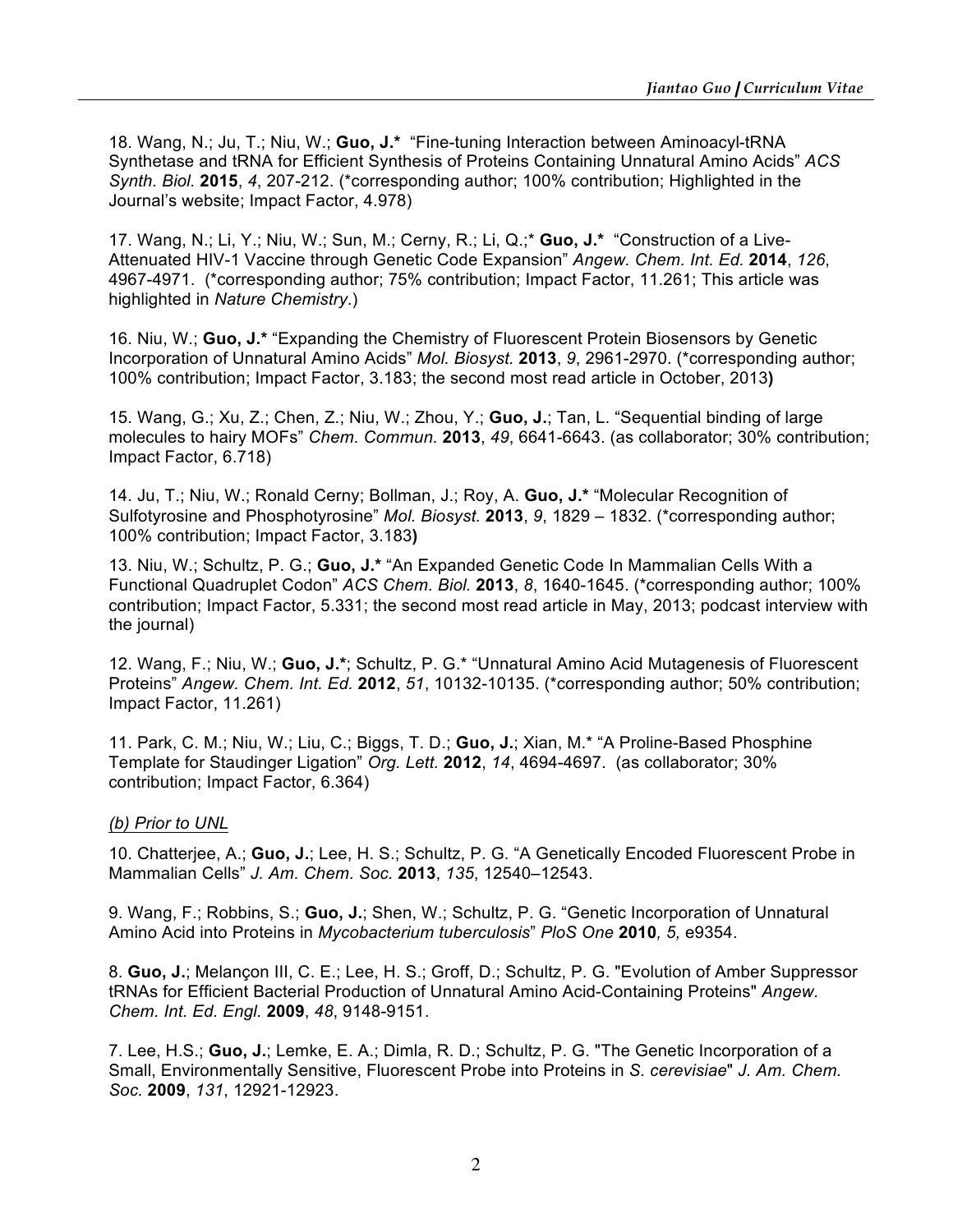6. Chen, P.; Groff, D.; **Guo, J.**, Ou, W.; Cellitti, S.; Geierstanger, B. H.; Schultz, P. G. "A Facile System for Encoding Unnatural Amino Acids in Mammalian Cells" *Angew. Chem. Int. Ed. Engl.* **2009**, *48*, 4052-4055. (This article was selected as "Hot Papers" in *Angew. Chem. Int. Ed.*)

5. **Guo, J.**; Wang, J.; Lee, J. S.; Schultz, P. G. "Site-Specific Incorporation of Methyl- and Acetyl-Lysine Analogues into Recombinant Proteins" *Angew. Chem. Int. Ed.* **2008**, *47*, 6399-6401. (This article was highlighted in "*Faculty of 1000 Biology*".)

4. **Guo, J.**; Wang, J.; Anderson, J. C.; Schultz, P. G. "Addition of an α-Hydroxy Acid to the Genetic Code of Bacteria" *Angew. Chem. Int. Ed.* **2008**, *47*, 722-725. (This article was highlighted in *Nature*.)

3. **Guo, J.**; Frost, J. W. "Synthesis of 5-Amino-5-deoxyshikimate" *Org. Lett.* **2004**, *6*, 1585-1588. (This article was highlighted in *Nat. Prod. Rep.*)

2. **Guo, J.**; Frost, J. W. "Kanosamine Biosynthesis: A Likely Source of the Aminoshikimate Pathway's Nitrogen Atom" *J. Am. Chem. Soc.* **2002**, *124*, 10642-10643.

1. **Guo, J.**; Frost, J. W. "Biosynthesis of 1-Deoxy-1-imino-D-erythrose 4-phosphate: A Defining Metabolite in the Aminoshikimate Pathway" *J. Am. Chem. Soc.* **2002**, *124*, 528-529.

#### **PATENT APPLICATION**

5. **Guo, J.**; Li, Q.; Niu, W.; Li, Y.; Wang, N. "Novel Live-Attenuated HIV and Other Vaccines" **2015**, filed.

4. **Guo, J.**; Liu, W.; Schultz, P. G. "Genetic Incorporation of Unnatural Amino Acids into Proteins in Mammalian Cells Using Mutant *E. coli* Leucyl tRNA/tRNA Synthetase Pair" filed.

3. Chen, P. R.; Groff, D.; **Guo, J.;** Geierstanger, B. H.; Schultz, P. G. "A system for introduction of unnatural amino acids into proteins during translation in mammalian cells" PCT Int. Appl. (2010), WO 2010114615.

2. **Guo, J.**; Wang, J.; Anderson, J. C.; Schultz, P. G. "Genetic Incorporation of an alpha-Hydroxy Acid into Proteins to Generate Ester Backbone Linkages at Defined Sites." PCT Int. Appl. (2009), WO 2009064416.

1. Frost, J. W.; **Guo, J.** "Engineered Pathway for Biosynthesis of 3-Aminoshikimic Acid as a Precursor to Oseltamivir Carboxylates" *U.S. Pat. Appl.* (2007) US 2007190621.

## **MEETINGS & PRESENTATIONS**

#### *(a) at UNL*

34. "Engineering Synthetic Biopathway and Reprogramming Codon Language" at Qingdao Institute of Bioenergy and Bioprocess Technology, Qingdao, China; June 15, 2015 (invited talk)

33. "Reprogramming Codon Language for Biological Investigations and Applications" at The Johns Hopkins University School of Medicine; May 20, 2015 (invited talk)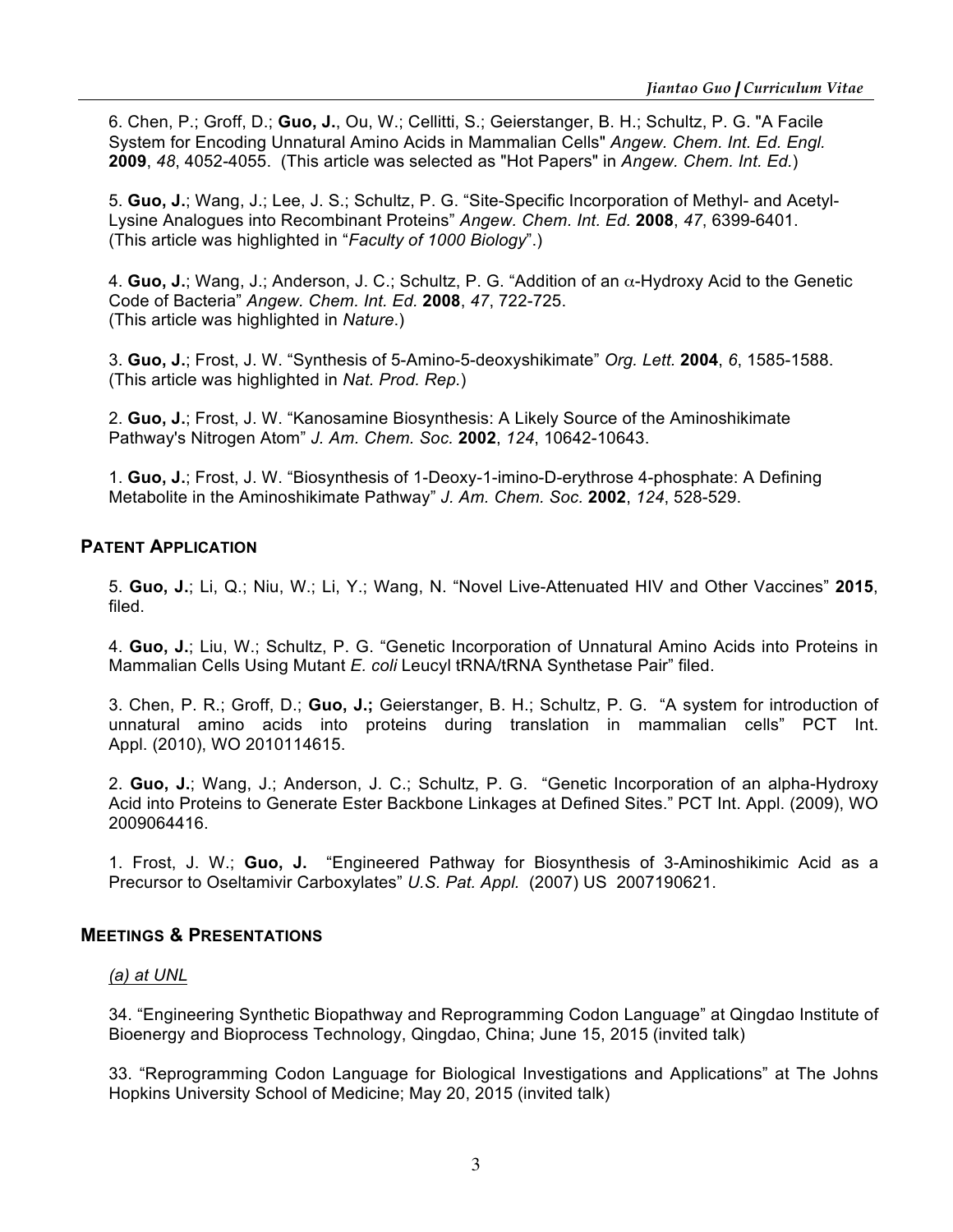32. "Reprogramming Codon Language for Biological Investigations and Applications" at Washington State University; April 27, 2015 (invited talk)

31. "Reprogramming Codon Language for Biological Investigations and Applications" at Michigan State University; April 22, 2015 (invited talk)

30. "Crafting Desired Functions Through Biomolecular Engineering" at Wayne State University; April 17, 2015 (invited talk)

29. "Quadruplet Codon Decoding" at 249th ACS National Meeting, Young Investigators in Biological Chemistry Symposium, March 22, 2015 (oral presentation)

28. "Evolution Of Src Homology 2 Domain" at 249th ACS National Meeting, Young Investigators in Biological Chemistry Symposium, March 22, 2015 (oral presentation)

27. "Reprogramming Codon Language for Biological Investigations and Applications" at University of Utah; March 11, 2015 (invited talk)

26. "Reprogramming Genetic Code for Biochemical and Biomedical Applications" at University of Nebraska Medical Center; February 27, 2015 (invited talk)

25. "Unconventional Codon Usage: Investigations and Applications" at University of California, Riverside; January 29, 2015 (invited talk)

24. "Evolution Of SH2 Domain To Recognize Sulfotyrosine" at Bioorganic Gordon Conference, Andover, NH; June 89-13, 2014 (Poster)

23. "Probing Biological Processes with an Expanded Genetic Code" at Redox Biology Center, University of Nebraska – Lincoln; January 31, 2014 (invited talk)

22. "Genetically Encoded Fluorescent Protein Biosensors" at Bioorganic Gordon Conference, Andover, NH; June 9-14, 2013 (Poster)

21. "Manipulation of Biological Function Through Biomolecular Engineering" at Institute of Biophysics of Chinese Academy of Sciences, Beijing, China; May 14th 2013 (Invited talk).

20. "Manipulation of Biological Function Through Biomolecular Engineering" at Peking University, Beijing, China; May 13th 2013 (Invited talk).

19. "Manipulating Protein Function with an Expanded Genetic Code" at University of Nebraska Medical Center, Omaha, NE; November 29th 2012 (Invited talk)

18. "Applications of Genetic Code Expansion in Biochemical Studies" at ACS Midwest Regional Meeting, Omaha, NE; November 2012 (Invited talk)

17. "Manipulating Protein Function with an Expanded Genetic Code" at Benedictine College, Atchison, KS; October 19th 2012 (Invited talk)

16. "Regio- and Stoichiometric Controlled Assembly of Protein Complexes in Biocatalysis" at Society for Industrial Microbiology and Biotechnology Annual Meeting, Washington D.C.; August 12-16, 2012 (Poster)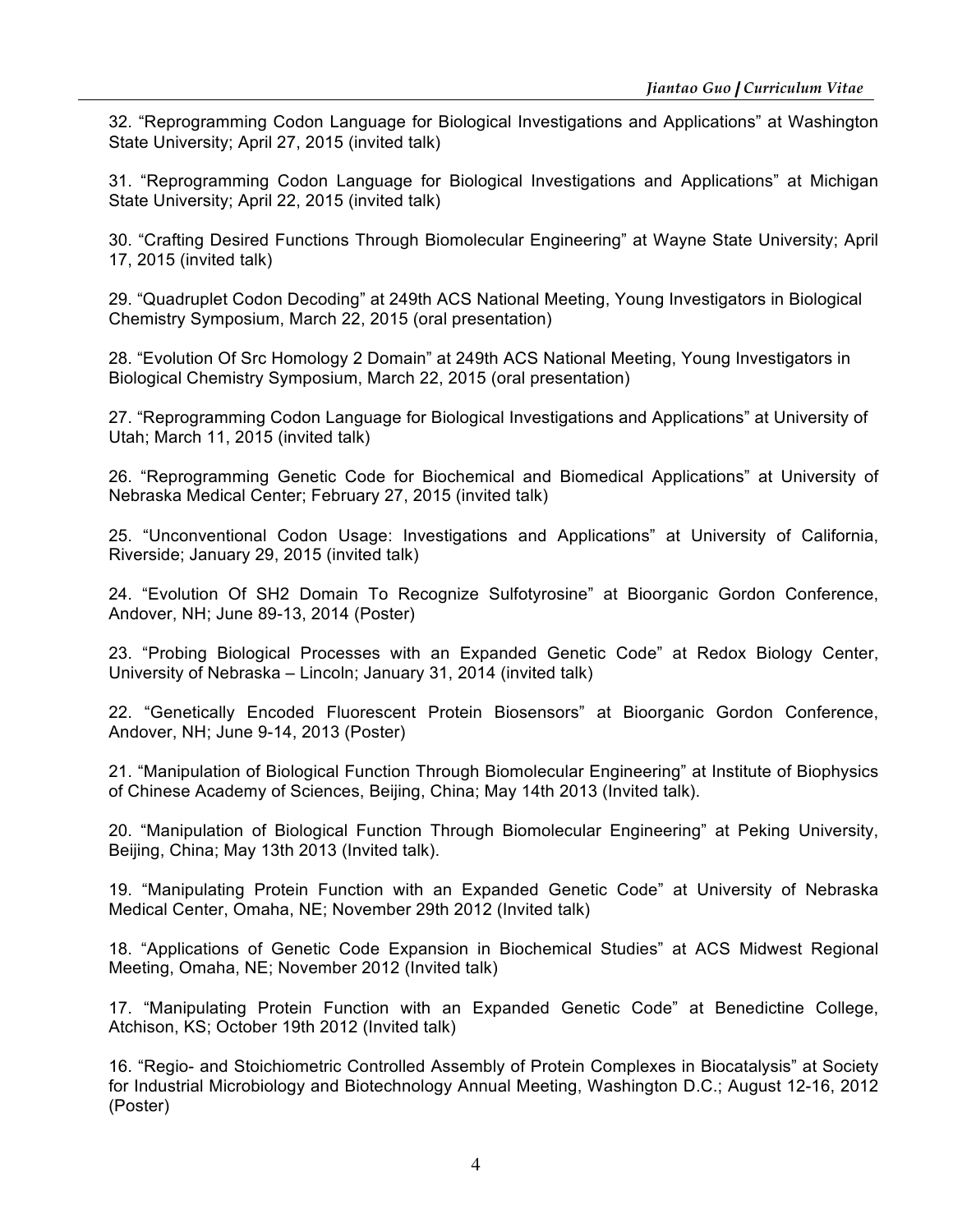15. "Cross-Recognition of Phosphotyrosine and Sulfotyrosine" at Bioorganic Gordon Conference, Andover, NH; June 10-15, 2012 (Poster)

14. "Engineering the Cellulosome and Metabolic Pathways" at Green Chemistry Forum, UNL, October,  $3^{rd}$ , 2011 (invited Oral presentation and panelist)

13. "Molecular Scaffold in Biocatalysis" at ACS Midwest /Great Lakes Regional Meeting, St. Louis; MO; October, 19-22, 2011 (Poster)

#### *(b) Prior to UNL*

12. "Genetic Incorporation of Unnatural Amino Acids into Proteins in Mammalian Cells for Biochemical Studies" at NIH Nanomedicine Development Centers 4th Annual Awardee Meeting, Pacific Grove, CA; April 5-8, 2010 (Poster)

11. "An Expanding Genetic Code" at UNL, Lincoln, NE; February 11-12, 2010 (invited research presentation)

10. "Synthesis at the Interface of Chemistry and Biology" at University of Oklahoma, Norman, OK; January 19-20, 2010 (invited research presentation)

9. "Synthesis at the Interface of Chemistry and Biology" at Johns Hopkins University, California, MD; January 11-12, 2010 (invited research presentation)

8. "Synthesis at the Interface of Chemistry and Biology" at Northwestern University, Evanston, IL; January 5-6, 2010 (invited research presentation)

7. "Synthesis at the Interface of Chemistry and Biology" at Emory University, Atlanta, GA; December 16-18, 2009 (invited research presentation)

6. "Synthesis at the Interface of Chemistry and Biology" at Boston College, Chestnut Hill, MA; December 7-8, 2009 (invited research presentation)

5. "Genetic Incorporation Of Unnatural Amino Acids Into Proteins In Mammalian Cells For Biochemical Studies" at Bioorganic Gordon Conference, Andover, NH; June 14-19, 2009 (Poster)

4. "Synthesis at the Interface of Chemistry and Biology" at Colorado State University, Fort Collins, CO; January 22-23, 2009 (invited research presentation)

3. "Synthesis at the Interface of Chemistry and Biology" at University of Washington, Seattle, WA; November 24-25, 2008 (invited research presentation)

2. "From Biosynthetic Studies to Biocatalytic Syntheses - Solving Puzzles and Uncovering Treasures" at The Scripps Research Institute, La Jolla, CA; February 28, 2006 (invited research presentation)

1. "From Biosynthetic Studies to Biocatalytic Syntheses - Solving Puzzles and Uncovering Treasures" at Harvard Medical School, Boston, MA; January 8-9, 2006 (invited research presentation)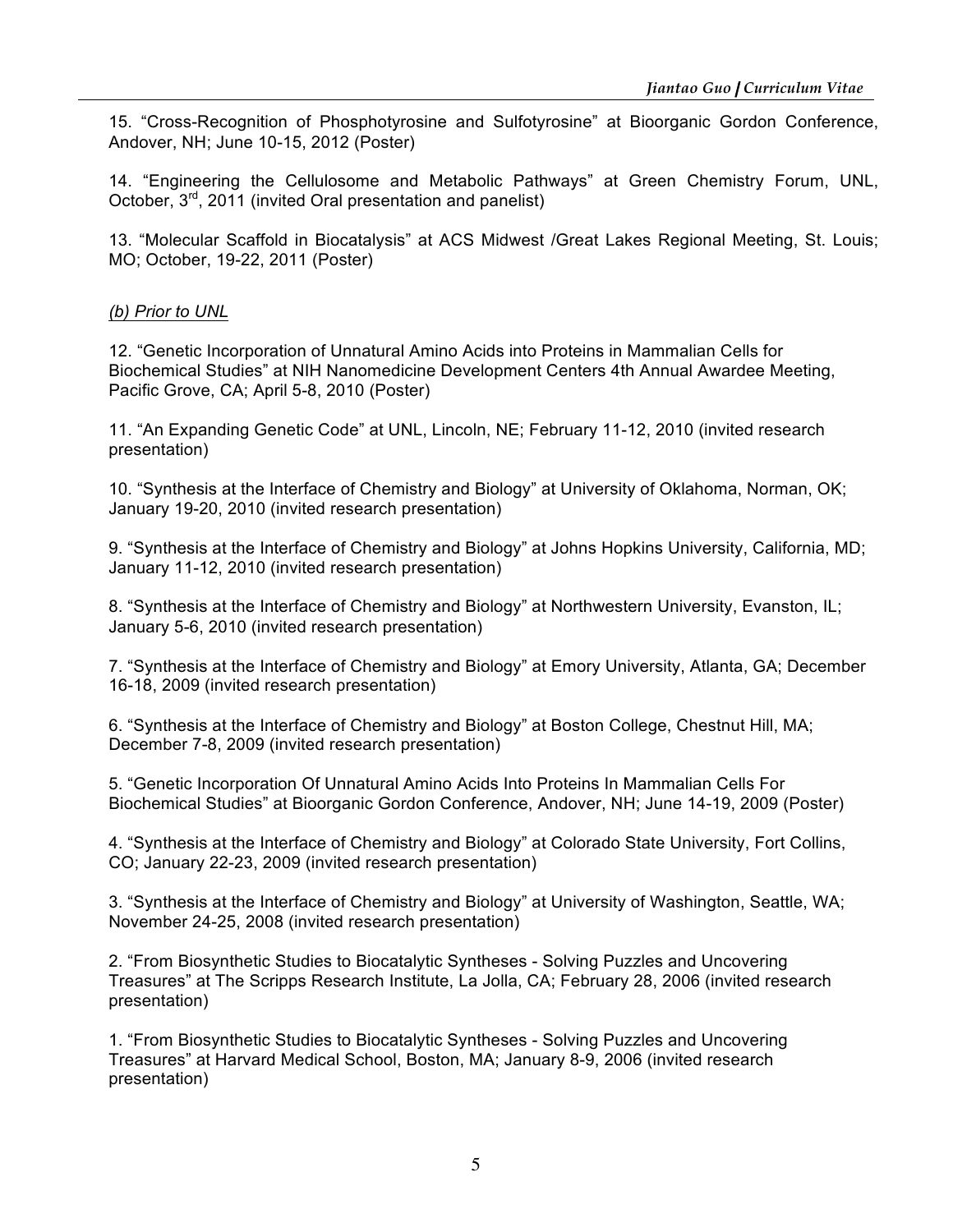## **PAST, CURRENT, and PENDING SUPPORT**

## *PAST*

Energy Research Grant (Guo) 01/01/2011 – 12/31/2012 NCESR (Cycle-5) \$136,499 "*Generation Of Biomass-Derived Feedstocks For Biofuel And Bioenergy Production*" Role: PI (Guo's share \$136,499)

Nebraska Research Initiative (Guo) 07/01/2013 – 06/30/2015 University of Nebraska - Lincoln \$100,000 "*Novel Live-Attenuated HIV Vaccine*" Role: PI (Guo's share \$50,000)

IIA 1338988 (Tan) 09/15/2013 – 08/31/2015 National Science Foundation  $$53,232$ "*Nebraska-Rouen Collaborations: Hyperbranched Polar Polymers as Solid Lubricants*" Role: co-PI (Guo's share \$14,641)

*CURRENT*

CBET 1264708 (Guo) 07/15/2013 – 06/30/2016 National Science Foundation  $$307,741$ "*Mechanistic Study of Cellulosome Through Reprogramming Its Assembly*" Role: PI (Guo's share \$307,741)

1R01AI111862-01 (Guo/Li) 06/01/2014 – 05/31/2018 National Institutes of Health  $$1,920,988$ "*Improve the safety of an efficacious live-attenuated HIV-1 vaccine through unnatural amino acidmediated suppression of blank codon*" Role: PI (Guo's share \$996,231)

NSF CBET 1438332 08/01/2014 – 07/31/2017 National Science Foundation **\$317,611** *"Novel 1,2-Propanediol Biosynthesis from Renewable Feedstocks Through Enzyme Discovery"* Role: co-PI (Guo's share \$50,000)

Energy Research Grant (Guo) 01/01/2015 – 12/31/2015 NCESR (Cycle-9) \$30,000 "*Biosynthesis of Ethylene Glycol from Renewables Resources*" Role: PI (Guo's share \$20,000)

Interdisciplinary Research Grant (Guo) 01/01/2015 – 12/31/2015 UNL Research Council **\$20,000** "*Identification of Sulfopeptides As HIV-1 Entry Inhibitors Through Phage Display*" Role: PI (Guo's share \$10,000)

1R21CA185993-01A1 (Simpson) 05/19/2015 – 04/30/2017 National Institutes of Health  $$182,412$ "*Defining Aberrant Steroid Elimination in Castration Resistant Prostate Cancer*" Role: co-I (Guo's share \$15,602)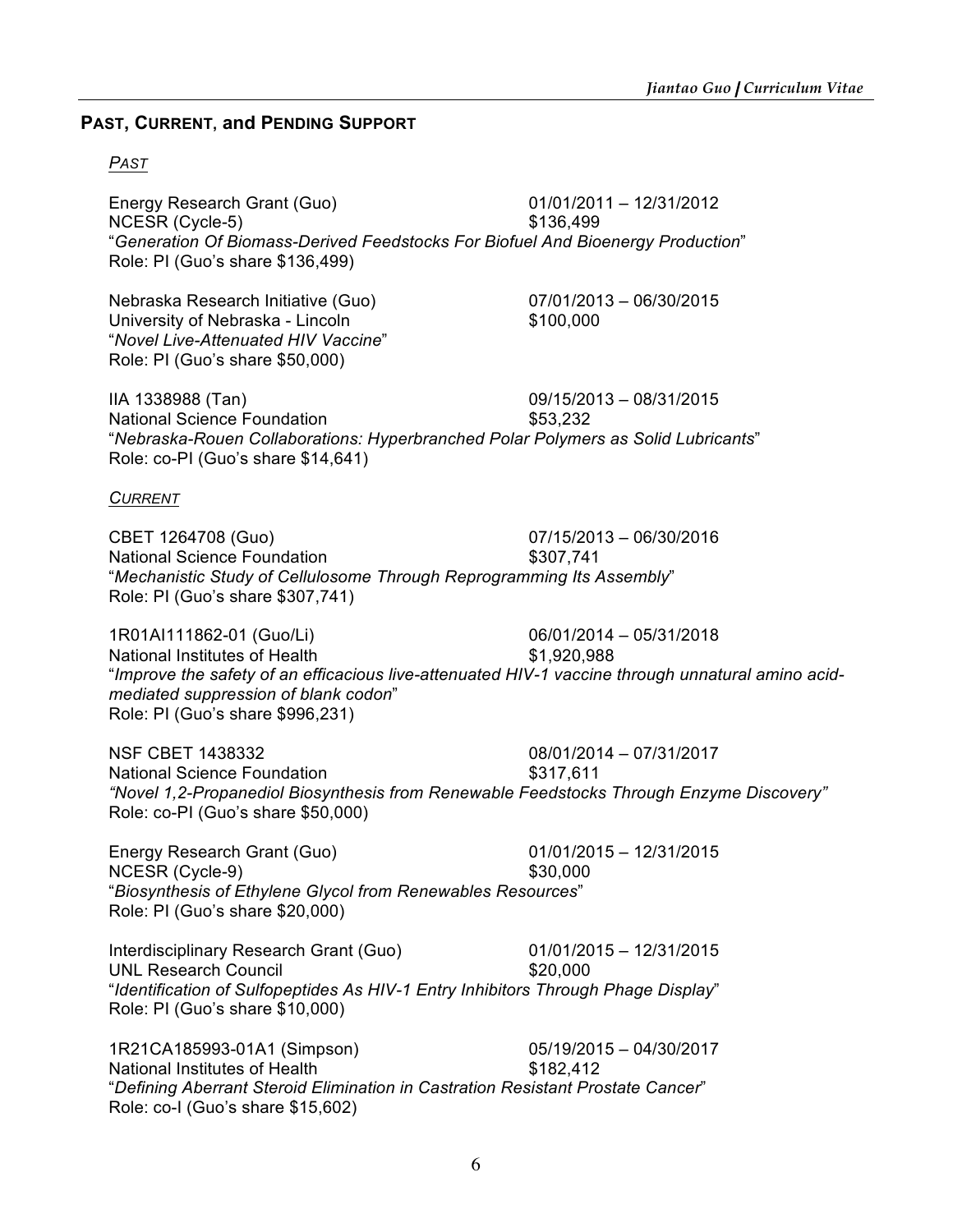Biomedical Research Seed Grant (Stains) 11/24/2014-11/23/2015 Research Council, UNL \$50,000 *"Quantifying Biochemical Communication in Hepatocellular Carcinoma"* Role: co-PI (Guo's share \$7,500)

#### *PENDING*

1R21EB022193-01 (DiMagno/Guo/Babich) 04/01/2016 – 03/31/18 National Institutes of Health  $$438,763$ "*A minimal perturbation genetic toolkit for albumin-targeting in therapeutic proteins*" Role: PI (one of the PIs in a multi-PI grant)

MCB 1553041 (Guo) 06/01/2016 – 05/31/2021 National Science Foundation **\$622,320** "*Quadruplet Codon Decoding - Mechanistic Studies and Application in Cellular Genetic Code Expansion*" Role: PI

## **TEACHING**

#### *A. Courses Taught*

| Year | Semester | Course                         | <b>Title</b>                         | Credit<br>hours | Enrollment     |
|------|----------|--------------------------------|--------------------------------------|-----------------|----------------|
| 2010 | Fall     | CHEM263/263A                   | <b>BS Organic Chemistry lab</b>      | 2/1             | 52             |
| 2010 | Fall     | CHEM992E                       | Seminar in Organic Chemistry         | 1               | 14             |
| 2011 | Spring   | approved release from teaching |                                      |                 |                |
| 2011 | Fall     | CHEM263/263A                   | <b>BS Organic Chemistry lab</b>      | 2/1             | 50             |
| 2011 | Fall     | CHEM463                        | <b>Advanced Organic Preparations</b> | $1 - 2$         | $\overline{2}$ |
| 2011 | Fall     | CHEM992E                       | Seminar in Organic Chemistry         | 1               | 11             |
| 2012 | Spring   | CHEM835                        | <b>Chemical Biology</b>              | 3               | $\overline{7}$ |
| 2012 | Spring   | CHEM990                        | Departmental Colloquium              | 1               | 45             |
| 2012 | Fall     | CHEM251                        | Organic Chemistry I                  | 3               | 181            |
| 2012 | Fall     | CHEM992E                       | Seminar in Organic<br>Chemistry      | 1               | 11             |
| 2012 | Fall     | CHEM990                        | Departmental Colloquium              | 1               | 43             |
| 2012 | Fall     | CHEM463                        | <b>Advanced Organic Preparations</b> | 1               | 1              |
| 2013 | Spring   | CHEM835                        | <b>Chemical Biology</b>              | 3               | 15             |
| 2013 | Fall     | CHEM251                        | Organic Chemistry I                  | 3               | 188            |
| 2013 | Fall     | CHEM992E                       | Seminar in Organic Chemistry         | 1               | 14             |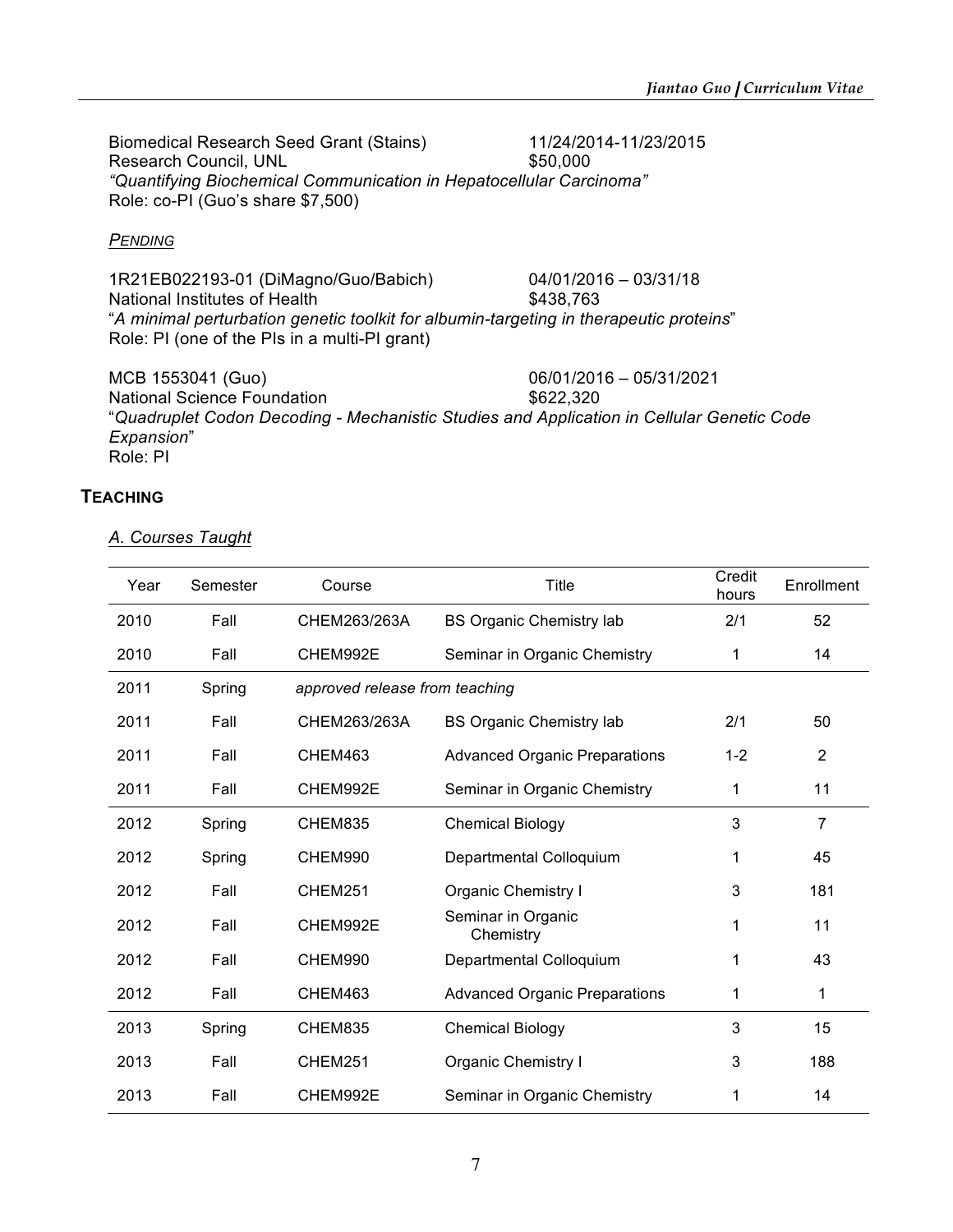| 2014 | Spring | CHEM835  | <b>Chemical Biology</b>    | 3 | 16  |
|------|--------|----------|----------------------------|---|-----|
| 2014 | Fall   | CHEM251  | Organic Chemistry I        | 3 | 175 |
| 2015 | Spring | CHEM992E | <b>OBC</b> Seminar         |   | 19  |
| 2015 | Fall   | CHEM251  | <b>Organic Chemistry I</b> | 3 | 172 |

#### *B. Graduate Student Mentored*

| Graduate Student | Year enrolled   | <b>Research Topics</b>                                        |
|------------------|-----------------|---------------------------------------------------------------|
| Xi Song          | <b>Fall, 10</b> | self-assembly of protein complex for biocatalysis             |
| Tong Ju          | <b>Fall, 10</b> | protein tyrosine O-sulfation                                  |
| Scotty Raber*#   | Spring, 11      | host targets of virulence factors from <i>M. tuberculosis</i> |
| Xin Shang        | Spring, 12      | bioorthogonal reactions                                       |
| Nanxi Wang       | <b>Fall, 12</b> | HIV vaccine and quadruplet codon decoding                     |
| Wenjia Zhai      | <b>Fall, 12</b> | bioorthogonal reactions                                       |
| Shaina Ives*     | <b>Fall, 13</b> | artificial metalloenzyme and biocatalysis                     |
| Erome D. Hankore | <b>Fall, 14</b> | Quadruplet decoding and enzyme evolution                      |

Note: \* MS students; #, graduated.

Member of Student Thesis Committee who are not in my group (total: 20):

Deepali Rathore, Xiwei (Emmi) Zheng, Andrew Geis, Matthew Beio, Robert Swyka, Stephen Wright, Scott Pettibone, Jia (Emma) Zhao, Jon Beck, Bi Xu, Xinqi Zhou, Sandya Rani Beeram, Katelyenn S. McCauley, Shiden Azaria, Ryan Carr, Benjamin Enns, George Grady, Trieu Nguyen, Travis J. Nelson, and Maia Kelly.

## *C. Postgraduate-Scholar Sponsored (total: 3)*

Kun Liu, University of Nebraska – Lincoln Jiliang Hang, now at GC Image Qin Zhu, now at University of Pittsburgh

## *D. Undergraduate advisees (total: 14)*

The following undergraduate students have conducted research in my group:

Kyle Humphrey, Joshua Bollman (UCARE), Jaycob Edwards, Nhu Dinh (UCARE), Anthony Roy, Hope Npimnee (UCARE), Daewoo Park, Aaron Lindstrom, Yao (Julia) Liu, Mitchell Groninger, Gloricelly M Roman Arocho (NSF REU); Carly Faller (UCARE), Michael Callahan (UCARE), Ravi Raghani.